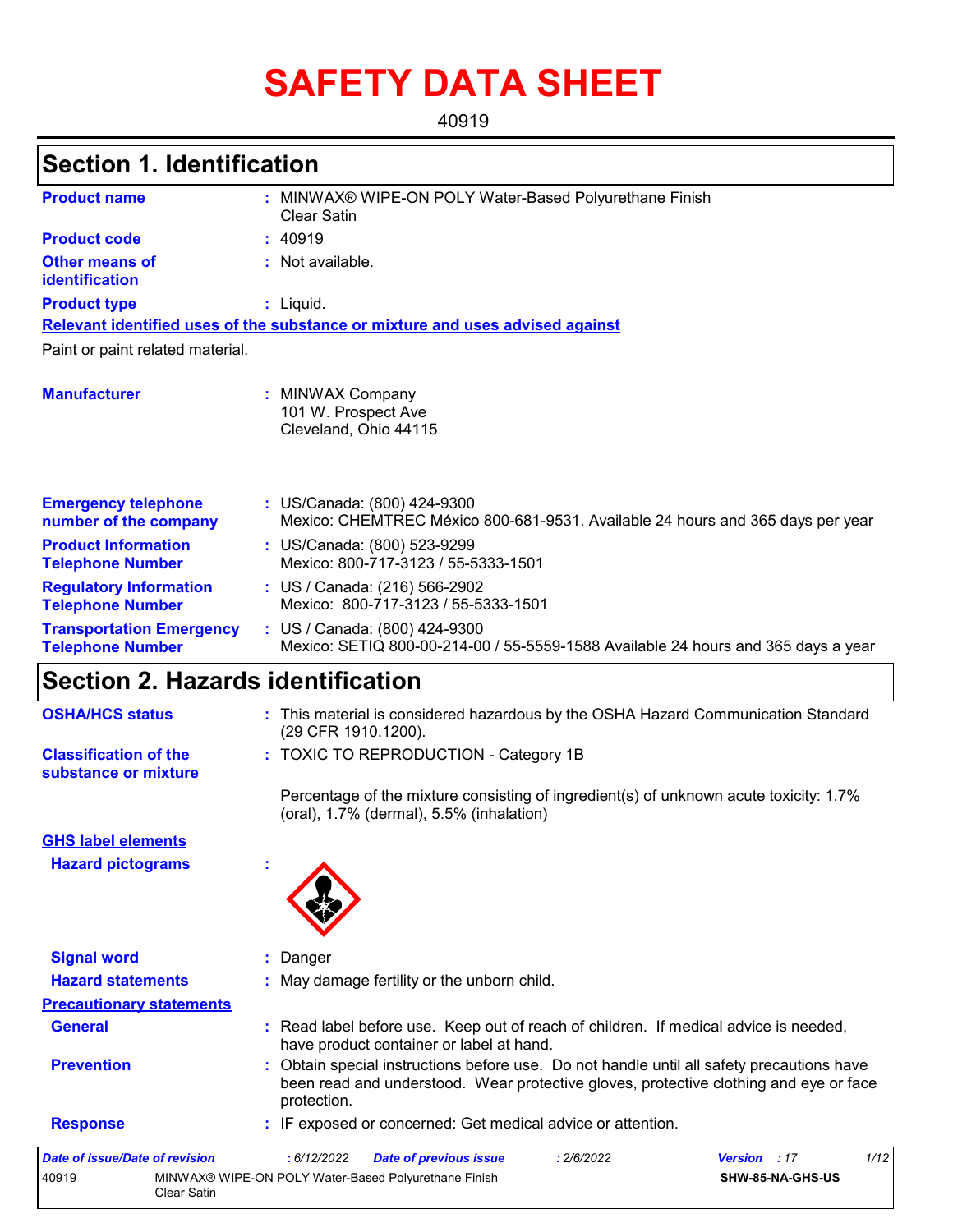# **Section 2. Hazards identification**

| <b>Storage</b>                             | : Store locked up.                                                                                                                              |
|--------------------------------------------|-------------------------------------------------------------------------------------------------------------------------------------------------|
| <b>Disposal</b>                            | : Dispose of contents and container in accordance with all local, regional, national and<br>international regulations.                          |
| <b>Supplemental label</b><br>elements      | WARNING: This product contains a chemical known to the State of California to cause<br>birth defects or other reproductive harm.                |
|                                            | Please refer to the SDS for additional information. Keep out of reach of children. Do not<br>transfer contents to other containers for storage. |
| <b>Hazards not otherwise</b><br>classified | : None known.                                                                                                                                   |

# **Section 3. Composition/information on ingredients**

| Substance/mixture     | : Mixture        |
|-----------------------|------------------|
| <b>Other means of</b> | : Not available. |
| <i>identification</i> |                  |

#### **CAS number/other identifiers**

| <b>Ingredient name</b>        | % by weight | <b>CAS number</b> |
|-------------------------------|-------------|-------------------|
| 1-Methyl-2-Pyrrolidone        | ≤5          | 872-50-4          |
| 2-Methoxymethylethoxypropanol | '≤3         | 34590-94-8        |
| Fumed Amorphous Silica        | '≤3         | 112945-52-5       |

Any concentration shown as a range is to protect confidentiality or is due to batch variation.

**There are no additional ingredients present which, within the current knowledge of the supplier and in the concentrations applicable, are classified and hence require reporting in this section.**

**Occupational exposure limits, if available, are listed in Section 8.**

## **Section 4. First aid measures**

| <b>Description of necessary first aid measures</b> |                                                                                                                                                                                                                                                                                                                                                                                                                                                                                                                                                                                                                                                                                                                     |
|----------------------------------------------------|---------------------------------------------------------------------------------------------------------------------------------------------------------------------------------------------------------------------------------------------------------------------------------------------------------------------------------------------------------------------------------------------------------------------------------------------------------------------------------------------------------------------------------------------------------------------------------------------------------------------------------------------------------------------------------------------------------------------|
| <b>Eye contact</b>                                 | : Immediately flush eyes with plenty of water, occasionally lifting the upper and lower<br>eyelids. Check for and remove any contact lenses. Continue to rinse for at least 10<br>minutes. Get medical attention if irritation occurs.                                                                                                                                                                                                                                                                                                                                                                                                                                                                              |
| <b>Inhalation</b>                                  | : Remove victim to fresh air and keep at rest in a position comfortable for breathing. If<br>not breathing, if breathing is irregular or if respiratory arrest occurs, provide artificial<br>respiration or oxygen by trained personnel. It may be dangerous to the person providing<br>aid to give mouth-to-mouth resuscitation. Get medical attention. If unconscious, place<br>in recovery position and get medical attention immediately. Maintain an open airway.<br>Loosen tight clothing such as a collar, tie, belt or waistband. In case of inhalation of<br>decomposition products in a fire, symptoms may be delayed. The exposed person may<br>need to be kept under medical surveillance for 48 hours. |
| <b>Skin contact</b>                                | : Flush contaminated skin with plenty of water. Remove contaminated clothing and<br>shoes. Wash contaminated clothing thoroughly with water before removing it, or wear<br>gloves. Continue to rinse for at least 10 minutes. Get medical attention. Wash clothing<br>before reuse. Clean shoes thoroughly before reuse.                                                                                                                                                                                                                                                                                                                                                                                            |
| <b>Ingestion</b>                                   | : Wash out mouth with water. Remove dentures if any. If material has been swallowed<br>and the exposed person is conscious, give small quantities of water to drink. Stop if the<br>exposed person feels sick as vomiting may be dangerous. Do not induce vomiting<br>unless directed to do so by medical personnel. If vomiting occurs, the head should be<br>kept low so that vomit does not enter the lungs. Get medical attention. Never give<br>anything by mouth to an unconscious person. If unconscious, place in recovery position<br>and get medical attention immediately. Maintain an open airway. Loosen tight clothing<br>such as a collar, tie, belt or waistband.                                   |

| Date of issue/Date of revision |             | : 6/12/2022 | <b>Date of previous issue</b>                        | 2/6/2022 | <b>Version</b> : 17 |                  | 2/12 |
|--------------------------------|-------------|-------------|------------------------------------------------------|----------|---------------------|------------------|------|
| 40919                          | Clear Satin |             | MINWAX® WIPE-ON POLY Water-Based Polyurethane Finish |          |                     | SHW-85-NA-GHS-US |      |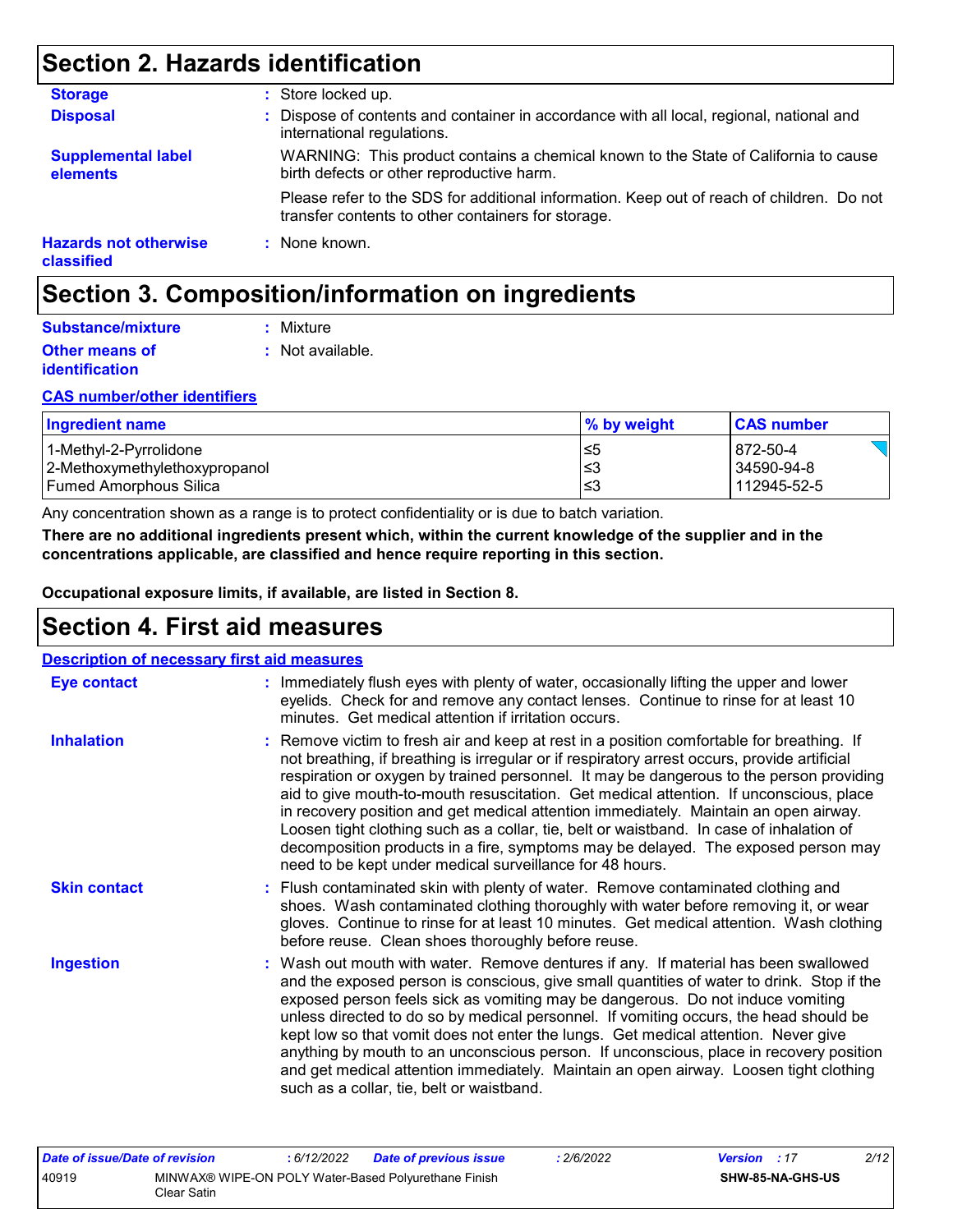## **Section 4. First aid measures**

### **Most important symptoms/effects, acute and delayed**

| <b>Potential acute health effects</b> |                                                                                                                             |
|---------------------------------------|-----------------------------------------------------------------------------------------------------------------------------|
| <b>Eye contact</b>                    | : No known significant effects or critical hazards.                                                                         |
| <b>Inhalation</b>                     | : No known significant effects or critical hazards.                                                                         |
| <b>Skin contact</b>                   | : No known significant effects or critical hazards.                                                                         |
| <b>Ingestion</b>                      | : No known significant effects or critical hazards.                                                                         |
| <b>Over-exposure signs/symptoms</b>   |                                                                                                                             |
| <b>Eye contact</b>                    | : No specific data.                                                                                                         |
| <b>Inhalation</b>                     | : Adverse symptoms may include the following:<br>reduced fetal weight<br>increase in fetal deaths<br>skeletal malformations |
| <b>Skin contact</b>                   | : Adverse symptoms may include the following:<br>reduced fetal weight<br>increase in fetal deaths<br>skeletal malformations |
| <b>Ingestion</b>                      | : Adverse symptoms may include the following:<br>reduced fetal weight<br>increase in fetal deaths<br>skeletal malformations |
|                                       | <u>Indication of immediate medical attention and special treatment needed, if necessary</u>                                 |

| <b>Notes to physician</b>         | : In case of inhalation of decomposition products in a fire, symptoms may be delayed.<br>The exposed person may need to be kept under medical surveillance for 48 hours.                                                                                                                                                                                                                                        |
|-----------------------------------|-----------------------------------------------------------------------------------------------------------------------------------------------------------------------------------------------------------------------------------------------------------------------------------------------------------------------------------------------------------------------------------------------------------------|
| <b>Specific treatments</b>        | : No specific treatment.                                                                                                                                                                                                                                                                                                                                                                                        |
| <b>Protection of first-aiders</b> | : No action shall be taken involving any personal risk or without suitable training. If it is<br>suspected that fumes are still present, the rescuer should wear an appropriate mask or<br>self-contained breathing apparatus. It may be dangerous to the person providing aid to<br>give mouth-to-mouth resuscitation. Wash contaminated clothing thoroughly with water<br>before removing it, or wear gloves. |

### **See toxicological information (Section 11)**

## **Section 5. Fire-fighting measures**

| <b>Extinguishing media</b>                             |                    |                                                                            |                                                                                                                                                                                        |            |                     |                  |      |
|--------------------------------------------------------|--------------------|----------------------------------------------------------------------------|----------------------------------------------------------------------------------------------------------------------------------------------------------------------------------------|------------|---------------------|------------------|------|
| <b>Suitable extinguishing</b><br>media                 |                    |                                                                            | : Use an extinguishing agent suitable for the surrounding fire.                                                                                                                        |            |                     |                  |      |
| <b>Unsuitable extinguishing</b><br>media               |                    | : None known.                                                              |                                                                                                                                                                                        |            |                     |                  |      |
| <b>Specific hazards arising</b><br>from the chemical   |                    |                                                                            | : In a fire or if heated, a pressure increase will occur and the container may burst.                                                                                                  |            |                     |                  |      |
| <b>Hazardous thermal</b><br>decomposition products     |                    | carbon dioxide<br>carbon monoxide<br>nitrogen oxides<br>metal oxide/oxides | : Decomposition products may include the following materials:                                                                                                                          |            |                     |                  |      |
| <b>Special protective actions</b><br>for fire-fighters |                    | training.                                                                  | : Promptly isolate the scene by removing all persons from the vicinity of the incident if<br>there is a fire. No action shall be taken involving any personal risk or without suitable |            |                     |                  |      |
| Date of issue/Date of revision                         |                    | :6/12/2022                                                                 | <b>Date of previous issue</b>                                                                                                                                                          | : 2/6/2022 | <b>Version</b> : 17 |                  | 3/12 |
| 40919                                                  | <b>Clear Satin</b> |                                                                            | MINWAX® WIPE-ON POLY Water-Based Polyurethane Finish                                                                                                                                   |            |                     | SHW-85-NA-GHS-US |      |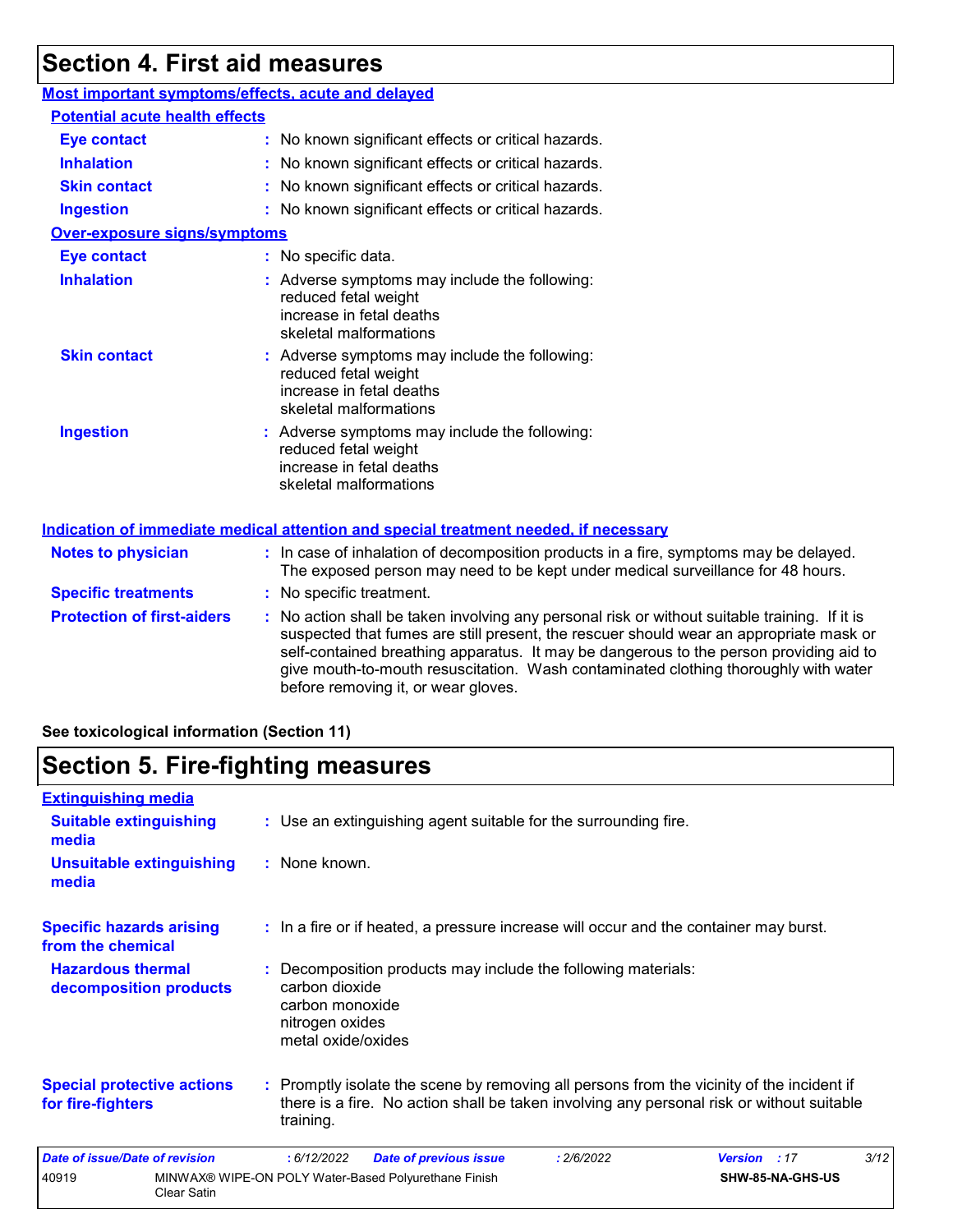# **Section 5. Fire-fighting measures**

Fire-fighters should wear appropriate protective equipment and self-contained breathing **:** apparatus (SCBA) with a full face-piece operated in positive pressure mode. **Special protective equipment for fire-fighters**

## **Section 6. Accidental release measures**

|                                                       | <b>Personal precautions, protective equipment and emergency procedures</b>                                                                                                                                                                                                                                                                                                                                                                                                                                                                                                                                                                                                                                 |
|-------------------------------------------------------|------------------------------------------------------------------------------------------------------------------------------------------------------------------------------------------------------------------------------------------------------------------------------------------------------------------------------------------------------------------------------------------------------------------------------------------------------------------------------------------------------------------------------------------------------------------------------------------------------------------------------------------------------------------------------------------------------------|
| For non-emergency<br>personnel                        | : No action shall be taken involving any personal risk or without suitable training.<br>Evacuate surrounding areas. Keep unnecessary and unprotected personnel from<br>entering. Do not touch or walk through spilled material. Avoid breathing vapor or mist.<br>Provide adequate ventilation. Wear appropriate respirator when ventilation is<br>inadequate. Put on appropriate personal protective equipment.                                                                                                                                                                                                                                                                                           |
| For emergency responders                              | If specialized clothing is required to deal with the spillage, take note of any information in<br>÷.<br>Section 8 on suitable and unsuitable materials. See also the information in "For non-<br>emergency personnel".                                                                                                                                                                                                                                                                                                                                                                                                                                                                                     |
| <b>Environmental precautions</b>                      | : Avoid dispersal of spilled material and runoff and contact with soil, waterways, drains<br>and sewers. Inform the relevant authorities if the product has caused environmental<br>pollution (sewers, waterways, soil or air).                                                                                                                                                                                                                                                                                                                                                                                                                                                                            |
| Methods and materials for containment and cleaning up |                                                                                                                                                                                                                                                                                                                                                                                                                                                                                                                                                                                                                                                                                                            |
| <b>Small spill</b>                                    | : Stop leak if without risk. Move containers from spill area. Dilute with water and mop up<br>if water-soluble. Alternatively, or if water-insoluble, absorb with an inert dry material and<br>place in an appropriate waste disposal container. Dispose of via a licensed waste<br>disposal contractor.                                                                                                                                                                                                                                                                                                                                                                                                   |
| <b>Large spill</b>                                    | Stop leak if without risk. Move containers from spill area. Approach release from<br>upwind. Prevent entry into sewers, water courses, basements or confined areas. Wash<br>spillages into an effluent treatment plant or proceed as follows. Contain and collect<br>spillage with non-combustible, absorbent material e.g. sand, earth, vermiculite or<br>diatomaceous earth and place in container for disposal according to local regulations<br>(see Section 13). Dispose of via a licensed waste disposal contractor. Contaminated<br>absorbent material may pose the same hazard as the spilled product. Note: see<br>Section 1 for emergency contact information and Section 13 for waste disposal. |

# **Section 7. Handling and storage**

| <b>Precautions for safe handling</b>             |                                                                                                                                                                                                                                                                                                                                                                                                                                                                                                                                                                                                                                                                                                                 |
|--------------------------------------------------|-----------------------------------------------------------------------------------------------------------------------------------------------------------------------------------------------------------------------------------------------------------------------------------------------------------------------------------------------------------------------------------------------------------------------------------------------------------------------------------------------------------------------------------------------------------------------------------------------------------------------------------------------------------------------------------------------------------------|
| <b>Protective measures</b>                       | : Put on appropriate personal protective equipment (see Section 8). Avoid exposure -<br>obtain special instructions before use. Avoid exposure during pregnancy. Do not<br>handle until all safety precautions have been read and understood. Do not get in eyes<br>or on skin or clothing. Do not ingest. Avoid breathing vapor or mist. If during normal<br>use the material presents a respiratory hazard, use only with adequate ventilation or<br>wear appropriate respirator. Keep in the original container or an approved alternative<br>made from a compatible material, kept tightly closed when not in use. Empty containers<br>retain product residue and can be hazardous. Do not reuse container. |
| <b>Advice on general</b><br>occupational hygiene | : Eating, drinking and smoking should be prohibited in areas where this material is<br>handled, stored and processed. Workers should wash hands and face before eating,<br>drinking and smoking. Remove contaminated clothing and protective equipment before<br>entering eating areas. See also Section 8 for additional information on hygiene<br>measures.                                                                                                                                                                                                                                                                                                                                                   |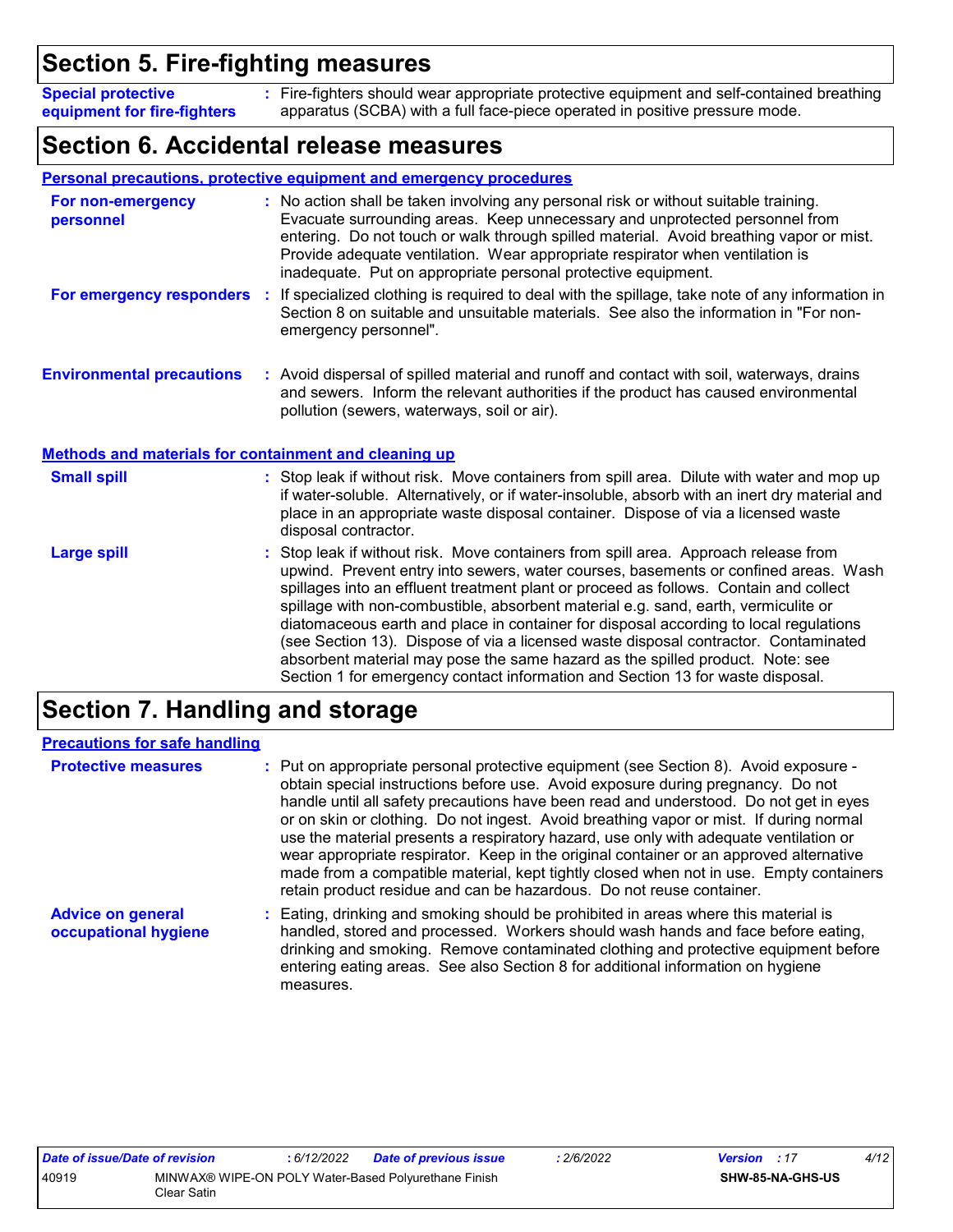# **Section 7. Handling and storage**

|                          | <b>Conditions for safe storage, :</b> Store in accordance with local regulations. Store in original container protected from                                                                                                                                                                                                                                                                               |
|--------------------------|------------------------------------------------------------------------------------------------------------------------------------------------------------------------------------------------------------------------------------------------------------------------------------------------------------------------------------------------------------------------------------------------------------|
| including any            | direct sunlight in a dry, cool and well-ventilated area, away from incompatible materials                                                                                                                                                                                                                                                                                                                  |
| <b>incompatibilities</b> | (see Section 10) and food and drink. Store locked up. Keep container tightly closed<br>and sealed until ready for use. Containers that have been opened must be carefully<br>resealed and kept upright to prevent leakage. Do not store in unlabeled containers.<br>Use appropriate containment to avoid environmental contamination. See Section 10 for<br>incompatible materials before handling or use. |

# **Section 8. Exposure controls/personal protection**

#### **Control parameters**

**Occupational exposure limits (OSHA United States)**

| <b>Ingredient name</b>        | CAS#        | <b>Exposure limits</b>                                                                                                                                                                                                                                                                                                                                                                                                                                                                                                                         |  |  |
|-------------------------------|-------------|------------------------------------------------------------------------------------------------------------------------------------------------------------------------------------------------------------------------------------------------------------------------------------------------------------------------------------------------------------------------------------------------------------------------------------------------------------------------------------------------------------------------------------------------|--|--|
| 1-Methyl-2-Pyrrolidone        | 872-50-4    | OARS WEEL (United States, 1/2021).<br>Absorbed through skin.<br>TWA: 15 ppm 8 hours.<br>STEL: 120 mg/m <sup>3</sup> 15 minutes.<br>STEL: 30 ppm 15 minutes.<br>TWA: 60 mg/m <sup>3</sup> 8 hours.                                                                                                                                                                                                                                                                                                                                              |  |  |
| 2-Methoxymethylethoxypropanol | 34590-94-8  | ACGIH TLV (United States, 1/2021).<br>Absorbed through skin.<br>TWA: 100 ppm 8 hours.<br>TWA: 606 mg/m <sup>3</sup> 8 hours.<br>STEL: 150 ppm 15 minutes.<br>STEL: 909 mg/m <sup>3</sup> 15 minutes.<br>NIOSH REL (United States, 10/2020).<br>Absorbed through skin.<br>TWA: 100 ppm 10 hours.<br>TWA: 600 mg/m <sup>3</sup> 10 hours.<br>STEL: 150 ppm 15 minutes.<br>STEL: 900 mg/m <sup>3</sup> 15 minutes.<br>OSHA PEL (United States, 5/2018).<br>Absorbed through skin.<br>TWA: 100 ppm 8 hours.<br>TWA: 600 mg/m <sup>3</sup> 8 hours. |  |  |
| <b>Fumed Amorphous Silica</b> | 112945-52-5 | NIOSH REL (United States, 10/2020).<br>TWA: 6 mg/m <sup>3</sup> 10 hours.                                                                                                                                                                                                                                                                                                                                                                                                                                                                      |  |  |

#### **Occupational exposure limits (Canada)**

| <b>Ingredient name</b>                        | CAS#                                                 | <b>Exposure limits</b>                                                                                                                                                                                                                                                                                                                                                                                                                                                                                               |
|-----------------------------------------------|------------------------------------------------------|----------------------------------------------------------------------------------------------------------------------------------------------------------------------------------------------------------------------------------------------------------------------------------------------------------------------------------------------------------------------------------------------------------------------------------------------------------------------------------------------------------------------|
| N-Methyl pyrrolidone                          | 872-50-4                                             | CA Ontario Provincial (Canada, 6/2019).<br>TWA: $400 \text{ mg/m}^3$ 8 hours.                                                                                                                                                                                                                                                                                                                                                                                                                                        |
| Dipropylene glycol monomethyl ether           | 34590-94-8                                           | CA Alberta Provincial (Canada, 6/2018).<br>Absorbed through skin.<br>8 hrs OEL: 100 ppm 8 hours.<br>15 min OEL: 909 mg/m <sup>3</sup> 15 minutes.<br>8 hrs OEL: 606 mg/m <sup>3</sup> 8 hours.<br>15 min OEL: 150 ppm 15 minutes.<br><b>CA British Columbia Provincial (Canada,</b><br>6/2021). Absorbed through skin.<br>TWA: 100 ppm 8 hours.<br>STEL: 150 ppm 15 minutes.<br>CA Quebec Provincial (Canada, 6/2021).<br>Absorbed through skin.<br>TWAEV: 100 ppm 8 hours.<br>TWAEV: 606 mg/m <sup>3</sup> 8 hours. |
| Date of issue/Date of revision<br>: 6/12/2022 | <b>Date of previous issue</b>                        | 5/12<br>: 2/6/2022<br><b>Version</b> : 17                                                                                                                                                                                                                                                                                                                                                                                                                                                                            |
| 40919<br>Clear Satin                          | MINWAX® WIPE-ON POLY Water-Based Polyurethane Finish | SHW-85-NA-GHS-US                                                                                                                                                                                                                                                                                                                                                                                                                                                                                                     |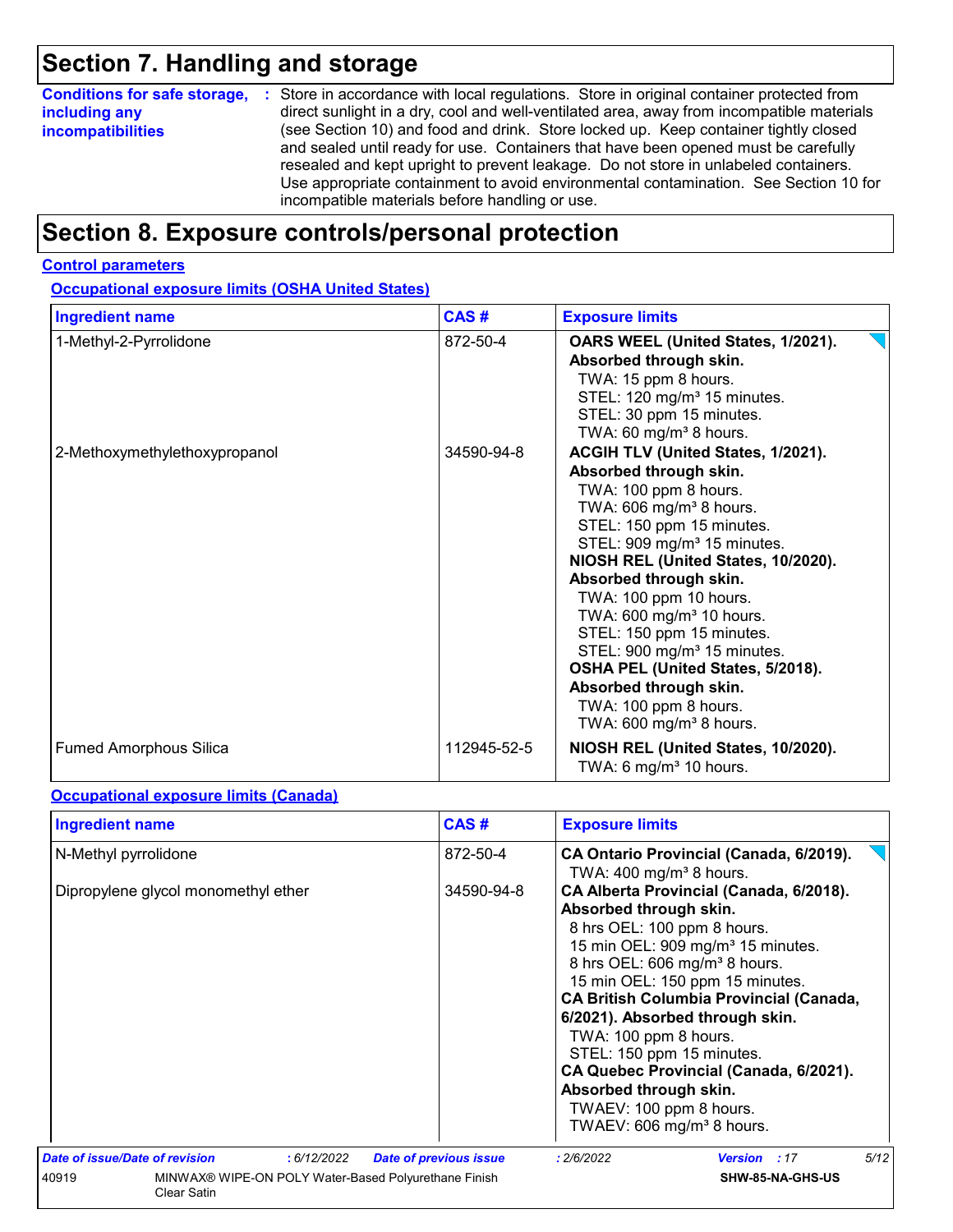# **Section 8. Exposure controls/personal protection**

|  | STEV: 150 ppm 15 minutes.<br>STEV: 909 mg/m <sup>3</sup> 15 minutes.<br>CA Ontario Provincial (Canada, 6/2019).<br>Absorbed through skin.<br>STEL: 150 ppm 15 minutes.<br>TWA: 100 ppm 8 hours.<br><b>CA Saskatchewan Provincial (Canada,</b><br>7/2013). Absorbed through skin.<br>STEL: 150 ppm 15 minutes.<br>TWA: 100 ppm 8 hours. |
|--|----------------------------------------------------------------------------------------------------------------------------------------------------------------------------------------------------------------------------------------------------------------------------------------------------------------------------------------|
|--|----------------------------------------------------------------------------------------------------------------------------------------------------------------------------------------------------------------------------------------------------------------------------------------------------------------------------------------|

#### **Occupational exposure limits (Mexico)**

Clear Satin

|                               | <b>CAS#</b> | <b>Exposure limits</b>                                                                                              |
|-------------------------------|-------------|---------------------------------------------------------------------------------------------------------------------|
| 2-Methoxymethylethoxypropanol | 34590-94-8  | NOM-010-STPS-2014 (Mexico, 4/2016).<br>Absorbed through skin.<br>TWA: 100 ppm 8 hours.<br>STEL: 150 ppm 15 minutes. |

| <b>Appropriate engineering</b><br>controls | : If user operations generate dust, fumes, gas, vapor or mist, use process enclosures,<br>local exhaust ventilation or other engineering controls to keep worker exposure to<br>airborne contaminants below any recommended or statutory limits.                                                                                                                                                                                                                                                                                                                                                                       |
|--------------------------------------------|------------------------------------------------------------------------------------------------------------------------------------------------------------------------------------------------------------------------------------------------------------------------------------------------------------------------------------------------------------------------------------------------------------------------------------------------------------------------------------------------------------------------------------------------------------------------------------------------------------------------|
| <b>Environmental exposure</b><br>controls  | : Emissions from ventilation or work process equipment should be checked to ensure<br>they comply with the requirements of environmental protection legislation. In some<br>cases, fume scrubbers, filters or engineering modifications to the process equipment<br>will be necessary to reduce emissions to acceptable levels.                                                                                                                                                                                                                                                                                        |
| <b>Individual protection measures</b>      |                                                                                                                                                                                                                                                                                                                                                                                                                                                                                                                                                                                                                        |
| <b>Hygiene measures</b>                    | : Wash hands, forearms and face thoroughly after handling chemical products, before<br>eating, smoking and using the lavatory and at the end of the working period.<br>Appropriate techniques should be used to remove potentially contaminated clothing.<br>Wash contaminated clothing before reusing. Ensure that eyewash stations and safety<br>showers are close to the workstation location.                                                                                                                                                                                                                      |
| <b>Eye/face protection</b>                 | : Safety eyewear complying with an approved standard should be used when a risk<br>assessment indicates this is necessary to avoid exposure to liquid splashes, mists,<br>gases or dusts. If contact is possible, the following protection should be worn, unless<br>the assessment indicates a higher degree of protection: safety glasses with side-<br>shields.                                                                                                                                                                                                                                                     |
| <b>Skin protection</b>                     |                                                                                                                                                                                                                                                                                                                                                                                                                                                                                                                                                                                                                        |
| <b>Hand protection</b>                     | : Chemical-resistant, impervious gloves complying with an approved standard should be<br>worn at all times when handling chemical products if a risk assessment indicates this is<br>necessary. Considering the parameters specified by the glove manufacturer, check<br>during use that the gloves are still retaining their protective properties. It should be<br>noted that the time to breakthrough for any glove material may be different for different<br>glove manufacturers. In the case of mixtures, consisting of several substances, the<br>protection time of the gloves cannot be accurately estimated. |
| <b>Body protection</b>                     | : Personal protective equipment for the body should be selected based on the task being<br>performed and the risks involved and should be approved by a specialist before<br>handling this product.                                                                                                                                                                                                                                                                                                                                                                                                                    |
| <b>Other skin protection</b>               | : Appropriate footwear and any additional skin protection measures should be selected<br>based on the task being performed and the risks involved and should be approved by a<br>specialist before handling this product.                                                                                                                                                                                                                                                                                                                                                                                              |
| <b>Respiratory protection</b>              | : Based on the hazard and potential for exposure, select a respirator that meets the<br>appropriate standard or certification. Respirators must be used according to a<br>respiratory protection program to ensure proper fitting, training, and other important<br>aspects of use.                                                                                                                                                                                                                                                                                                                                    |
| <b>Date of issue/Date of revision</b>      | : 6/12/2022<br>: 2/6/2022<br>Version : 17<br>6/12<br><b>Date of previous issue</b>                                                                                                                                                                                                                                                                                                                                                                                                                                                                                                                                     |
| 40919                                      | MINWAX® WIPE-ON POLY Water-Based Polyurethane Finish<br>SHW-85-NA-GHS-US                                                                                                                                                                                                                                                                                                                                                                                                                                                                                                                                               |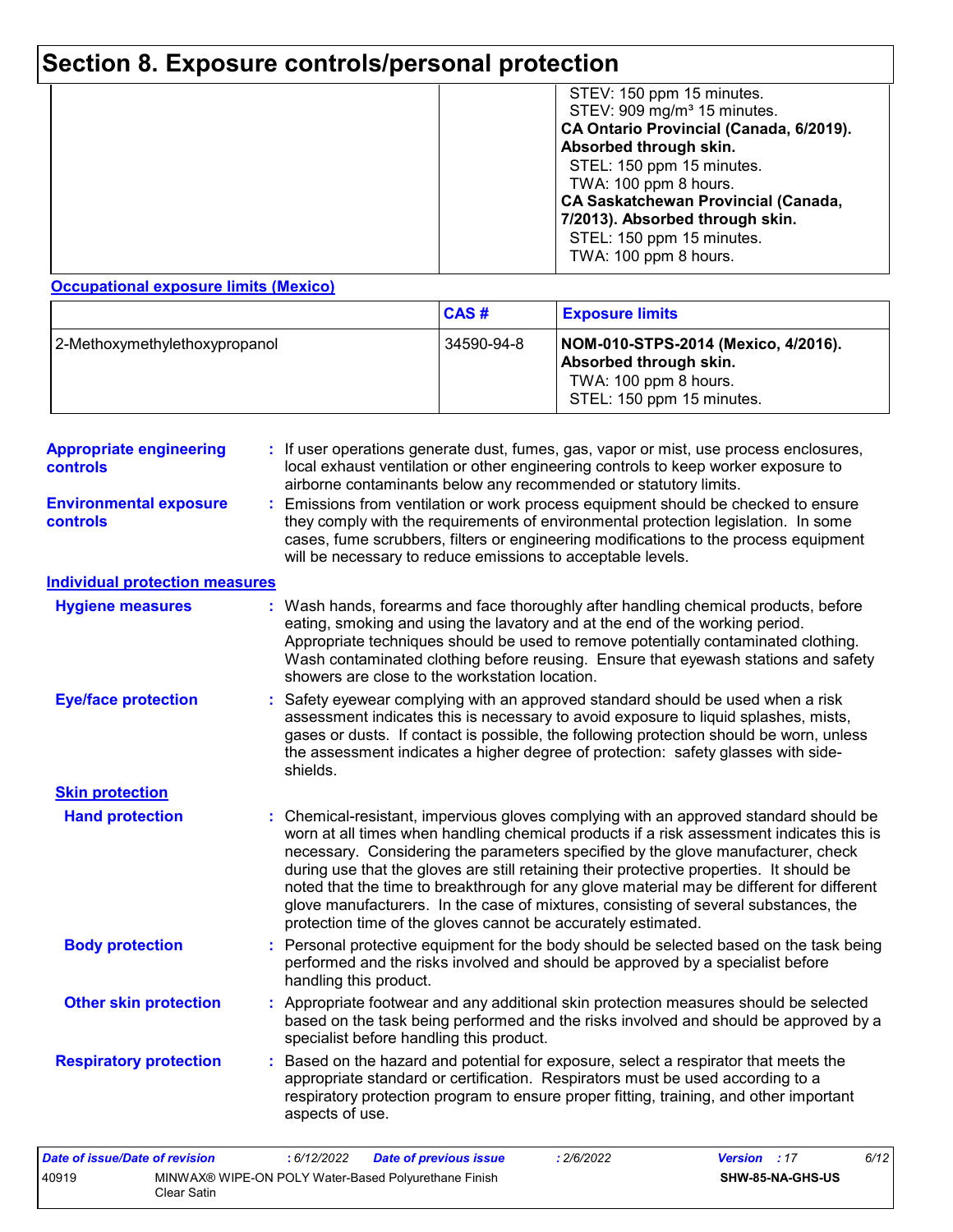# **Section 9. Physical and chemical properties**

The conditions of measurement of all properties are at standard temperature and pressure unless otherwise indicated.

| <b>Appearance</b>                                                 |                                                                |
|-------------------------------------------------------------------|----------------------------------------------------------------|
| <b>Physical state</b>                                             | $:$ Liquid.                                                    |
| <b>Color</b>                                                      | : Not available.                                               |
| Odor                                                              | : Not available.                                               |
| <b>Odor threshold</b>                                             | : Not available.                                               |
| рH                                                                | : 8                                                            |
| <b>Melting point/freezing point</b>                               | : Not available.                                               |
| <b>Boiling point, initial boiling</b><br>point, and boiling range | : $100^{\circ}$ C (212 $^{\circ}$ F)                           |
| <b>Flash point</b>                                                | : Closed cup: Not applicable.                                  |
| <b>Evaporation rate</b>                                           | $: 0.8$ (butyl acetate = 1)                                    |
| <b>Flammability</b>                                               | : Not available.                                               |
| Lower and upper explosion<br>limit/flammability limit             | : Lower: $1.1\%$<br><b>Upper: 14%</b>                          |
| <b>Vapor pressure</b>                                             | : $2.3$ kPa (17.5 mm Hg)                                       |
| <b>Relative vapor density</b>                                     | : 1 [Air = 1]                                                  |
| <b>Relative density</b>                                           | : 1.05                                                         |
| <b>Solubility</b>                                                 | : Not available.                                               |
| <b>Partition coefficient: n-</b><br>octanol/water                 | : Not applicable.                                              |
| <b>Auto-ignition temperature</b>                                  | : Not available.                                               |
| <b>Decomposition temperature</b>                                  | : Not available.                                               |
| <b>Viscosity</b>                                                  | Kinematic (40°C (104°F)): >20.5 mm <sup>2</sup> /s (>20.5 cSt) |
| <b>Molecular weight</b>                                           | Not applicable.                                                |
| <b>Aerosol product</b>                                            |                                                                |
| <b>Heat of combustion</b>                                         | $: 2.179$ kJ/g                                                 |

# **Section 10. Stability and reactivity**

| <b>Reactivity</b>                            | : No specific test data related to reactivity available for this product or its ingredients.              |
|----------------------------------------------|-----------------------------------------------------------------------------------------------------------|
| <b>Chemical stability</b>                    | : The product is stable.                                                                                  |
| <b>Possibility of hazardous</b><br>reactions | : Under normal conditions of storage and use, hazardous reactions will not occur.                         |
| <b>Conditions to avoid</b>                   | : No specific data.                                                                                       |
| <b>Incompatible materials</b>                | : No specific data.                                                                                       |
| <b>Hazardous decomposition</b><br>products   | : Under normal conditions of storage and use, hazardous decomposition products should<br>not be produced. |

| Date of issue/Date of revision |             | : 6/12/2022 | Date of previous issue                               | '2/6/2022 | <b>Version</b> : 17 |                         | 7/12 |
|--------------------------------|-------------|-------------|------------------------------------------------------|-----------|---------------------|-------------------------|------|
| 40919                          | Clear Satin |             | MINWAX® WIPE-ON POLY Water-Based Polyurethane Finish |           |                     | <b>SHW-85-NA-GHS-US</b> |      |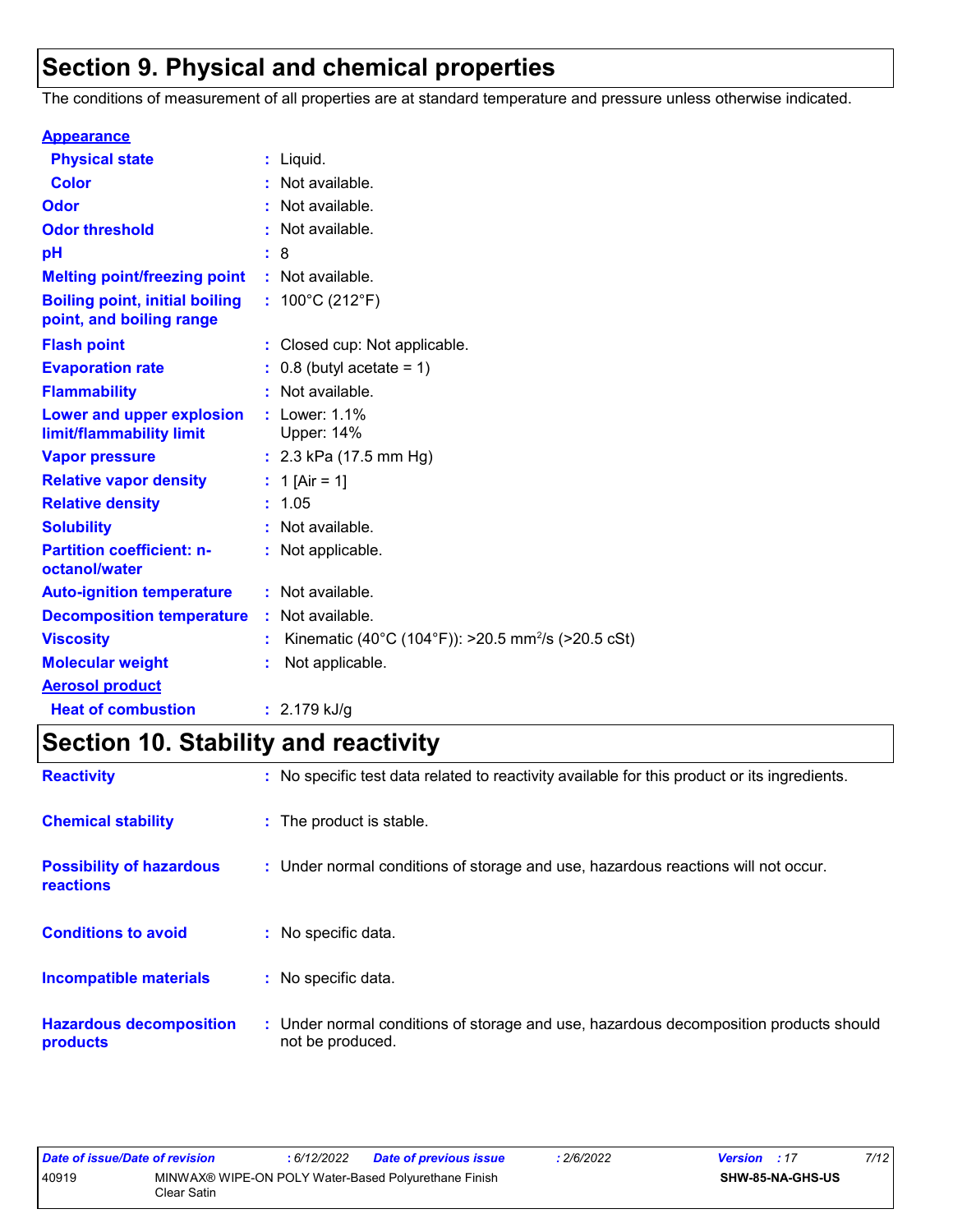# **Section 11. Toxicological information**

#### **Information on toxicological effects**

#### **Acute toxicity**

| <b>Product/ingredient name</b> | <b>Result</b> | <b>Species</b> | <b>Dose</b>          | <b>Exposure</b> |
|--------------------------------|---------------|----------------|----------------------|-----------------|
| 1-Methyl-2-Pyrrolidone         | ILD50 Dermal  | Rabbit         | 8 g/kg               |                 |
|                                | ILD50 Oral    | Rat            | $3914 \text{ mg/kg}$ |                 |
| Fumed Amorphous Silica         | ILD50 Oral    | Rat            | 3160 mg/kg           |                 |

#### **Irritation/Corrosion**

| <b>Product/ingredient name</b>                     | <b>Result</b>            | <b>Species</b> | <b>Score</b> | <b>Exposure</b>  | <b>Observation</b> |
|----------------------------------------------------|--------------------------|----------------|--------------|------------------|--------------------|
| 1-Methyl-2-Pyrrolidone                             | Eyes - Moderate irritant | Rabbit         |              | $100 \text{ mg}$ |                    |
| 2-Methoxymethylethoxypropanol Eyes - Mild irritant |                          | Human          |              | 8 mg             |                    |
|                                                    | Eyes - Mild irritant     | Rabbit         |              | 124 hours 500    |                    |
|                                                    |                          |                |              | mg               |                    |
|                                                    | ISkin - Mild irritant    | Rabbit         |              | 500 mg           | -                  |

#### **Sensitization**

Not available.

#### **Mutagenicity**

Not available.

#### **Carcinogenicity**

Not available.

#### **Classification**

| <b>Product/ingredient name</b> | <b>OSHA</b> | <b>IARC</b> |  |
|--------------------------------|-------------|-------------|--|
| <b>Fumed Amorphous Silica</b>  |             |             |  |

#### **Reproductive toxicity**

Not available.

#### **Teratogenicity**

Not available.

#### **Specific target organ toxicity (single exposure)**

| <b>Name</b>            | <b>Category</b> | <b>Route of</b><br><b>exposure</b> | <b>Target organs</b>                     |
|------------------------|-----------------|------------------------------------|------------------------------------------|
| 1-Methyl-2-Pyrrolidone | Category 3      |                                    | Respiratory tract<br><b>l</b> irritation |

**Specific target organ toxicity (repeated exposure)**

Not available.

#### **Aspiration hazard**

Not available.

#### **Information on the likely routes of exposure :** Not available.

### **Inhalation :** No known significant effects or critical hazards. **Ingestion :** No known significant effects or critical hazards. **Skin contact :** No known significant effects or critical hazards. **Eye contact :** No known significant effects or critical hazards. **Potential acute health effects**

| Date of issue/Date of revision |             | : 6/12/2022 | <b>Date of previous issue</b>                        | 2/6/2022 | <b>Version</b> : 17 |                         | 8/12 |
|--------------------------------|-------------|-------------|------------------------------------------------------|----------|---------------------|-------------------------|------|
| 40919                          | Clear Satin |             | MINWAX® WIPE-ON POLY Water-Based Polyurethane Finish |          |                     | <b>SHW-85-NA-GHS-US</b> |      |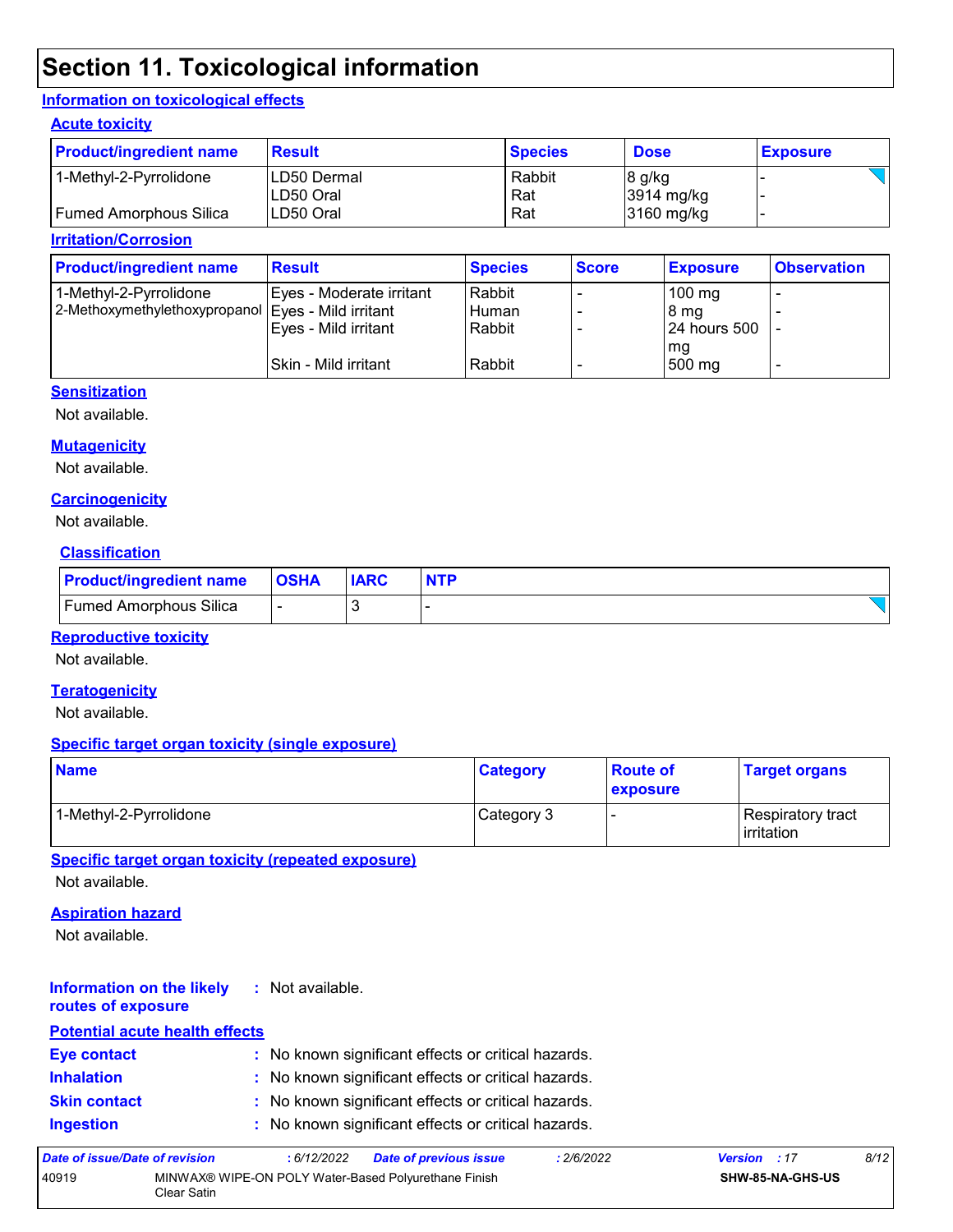# **Section 11. Toxicological information**

|                     | <b>Symptoms related to the physical, chemical and toxicological characteristics</b>                                         |
|---------------------|-----------------------------------------------------------------------------------------------------------------------------|
| <b>Eye contact</b>  | : No specific data.                                                                                                         |
| <b>Inhalation</b>   | : Adverse symptoms may include the following:<br>reduced fetal weight<br>increase in fetal deaths<br>skeletal malformations |
| <b>Skin contact</b> | : Adverse symptoms may include the following:<br>reduced fetal weight<br>increase in fetal deaths<br>skeletal malformations |
| <b>Ingestion</b>    | : Adverse symptoms may include the following:<br>reduced fetal weight<br>increase in fetal deaths<br>skeletal malformations |

|                                                   | Delayed and immediate effects and also chronic effects from short and long term exposure |
|---------------------------------------------------|------------------------------------------------------------------------------------------|
| <b>Short term exposure</b>                        |                                                                                          |
| <b>Potential immediate</b><br>effects             | : Not available.                                                                         |
| <b>Potential delayed effects</b>                  | : Not available.                                                                         |
| <b>Long term exposure</b>                         |                                                                                          |
| <b>Potential immediate</b><br><b>effects</b>      | : Not available.                                                                         |
| <b>Potential delayed effects : Not available.</b> |                                                                                          |
| <b>Potential chronic health effects</b>           |                                                                                          |
| Not available.                                    |                                                                                          |
|                                                   |                                                                                          |
| <b>General</b>                                    | : No known significant effects or critical hazards.                                      |
| <b>Carcinogenicity</b>                            | : No known significant effects or critical hazards.                                      |
| <b>Mutagenicity</b>                               | : No known significant effects or critical hazards.                                      |
| <b>Teratogenicity</b>                             | : May damage the unborn child.                                                           |
| <b>Developmental effects</b>                      | : No known significant effects or critical hazards.                                      |

### **Numerical measures of toxicity**

|--|

| <b>Route</b> | <b>ATE value</b> |
|--------------|------------------|
| Oral         | 103490.22 mg/kg  |

# **Section 12. Ecological information**

### **Toxicity**

| <b>Product/ingredient name</b> | <b>Result</b>                   | <b>Species</b>               | <b>Exposure</b> |
|--------------------------------|---------------------------------|------------------------------|-----------------|
| 1-Methyl-2-Pyrrolidone         | Acute LC50 1.23 ppm Fresh water | I Daphnia - Daphnia magna    | I48 hours       |
|                                | Acute LC50 832 ppm Fresh water  | I Fish - Lepomis macrochirus | 96 hours        |

| Date of issue/Date of revision |                                                                     | : 6/12/2022 | <b>Date of previous issue</b> | 2/6/2022 | <b>Version</b> : 17 |                         | 9/12 |
|--------------------------------|---------------------------------------------------------------------|-------------|-------------------------------|----------|---------------------|-------------------------|------|
| 40919                          | MINWAX® WIPE-ON POLY Water-Based Polyurethane Finish<br>Clear Satin |             |                               |          |                     | <b>SHW-85-NA-GHS-US</b> |      |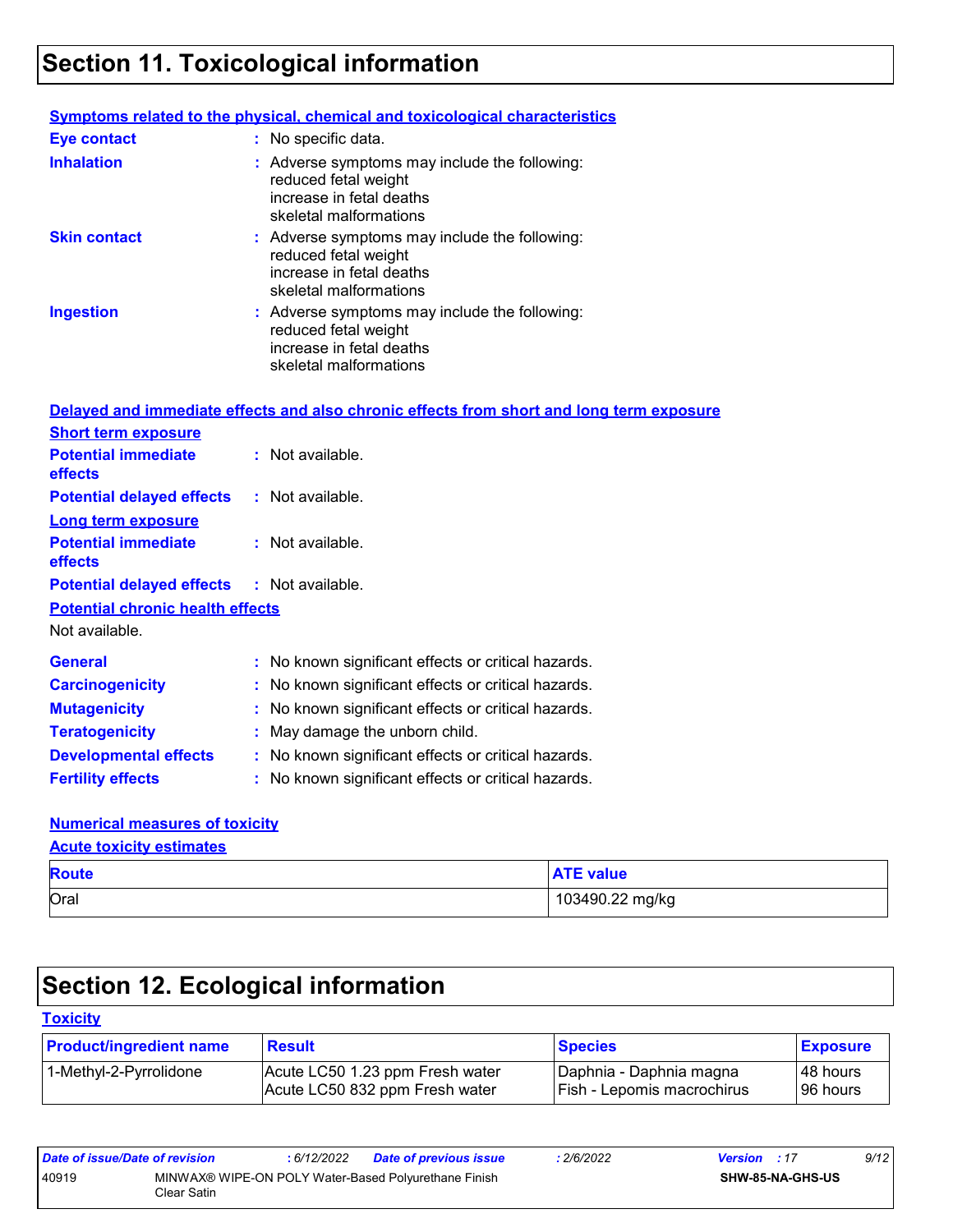## **Section 12. Ecological information**

#### **Persistence and degradability**

Not available.

#### **Bioaccumulative potential**

Not available.

#### **Mobility in soil**

**Soil/water partition coefficient (KOC) :** Not available.

**Other adverse effects** : No known significant effects or critical hazards.

## **Section 13. Disposal considerations**

### **Disposal methods :**

The generation of waste should be avoided or minimized wherever possible. Disposal of this product, solutions and any by-products should at all times comply with the requirements of environmental protection and waste disposal legislation and any regional local authority requirements. Dispose of surplus and non-recyclable products via a licensed waste disposal contractor. Waste should not be disposed of untreated to the sewer unless fully compliant with the requirements of all authorities with jurisdiction. Waste packaging should be recycled. Incineration or landfill should only be considered when recycling is not feasible. This material and its container must be disposed of in a safe way. Care should be taken when handling emptied containers that have not been cleaned or rinsed out. Empty containers or liners may retain some product residues. Avoid dispersal of spilled material and runoff and contact with soil, waterways, drains and sewers.

## **Section 14. Transport information**

|                                         | <b>DOT</b><br><b>Classification</b> | <b>TDG</b><br><b>Classification</b> | <b>Mexico</b><br><b>Classification</b> | <b>IATA</b>    | <b>IMDG</b>    |
|-----------------------------------------|-------------------------------------|-------------------------------------|----------------------------------------|----------------|----------------|
| <b>UN number</b>                        | Not regulated.                      | Not regulated.                      | Not regulated.                         | Not regulated. | Not regulated. |
| <b>UN proper</b><br>shipping name       | $\blacksquare$                      | $\blacksquare$                      | ÷                                      |                |                |
| <b>Transport</b><br>hazard class(es)    | $\blacksquare$                      | $\overline{\phantom{a}}$            | ۰                                      |                |                |
| <b>Packing group</b>                    | $\overline{\phantom{a}}$            | $\blacksquare$                      | $\blacksquare$                         |                | $\blacksquare$ |
| <b>Environmental</b><br>hazards         | No.                                 | No.                                 | No.                                    | No.            | No.            |
| <b>Additional</b><br><b>information</b> | $\blacksquare$                      | $\blacksquare$                      |                                        |                | $\blacksquare$ |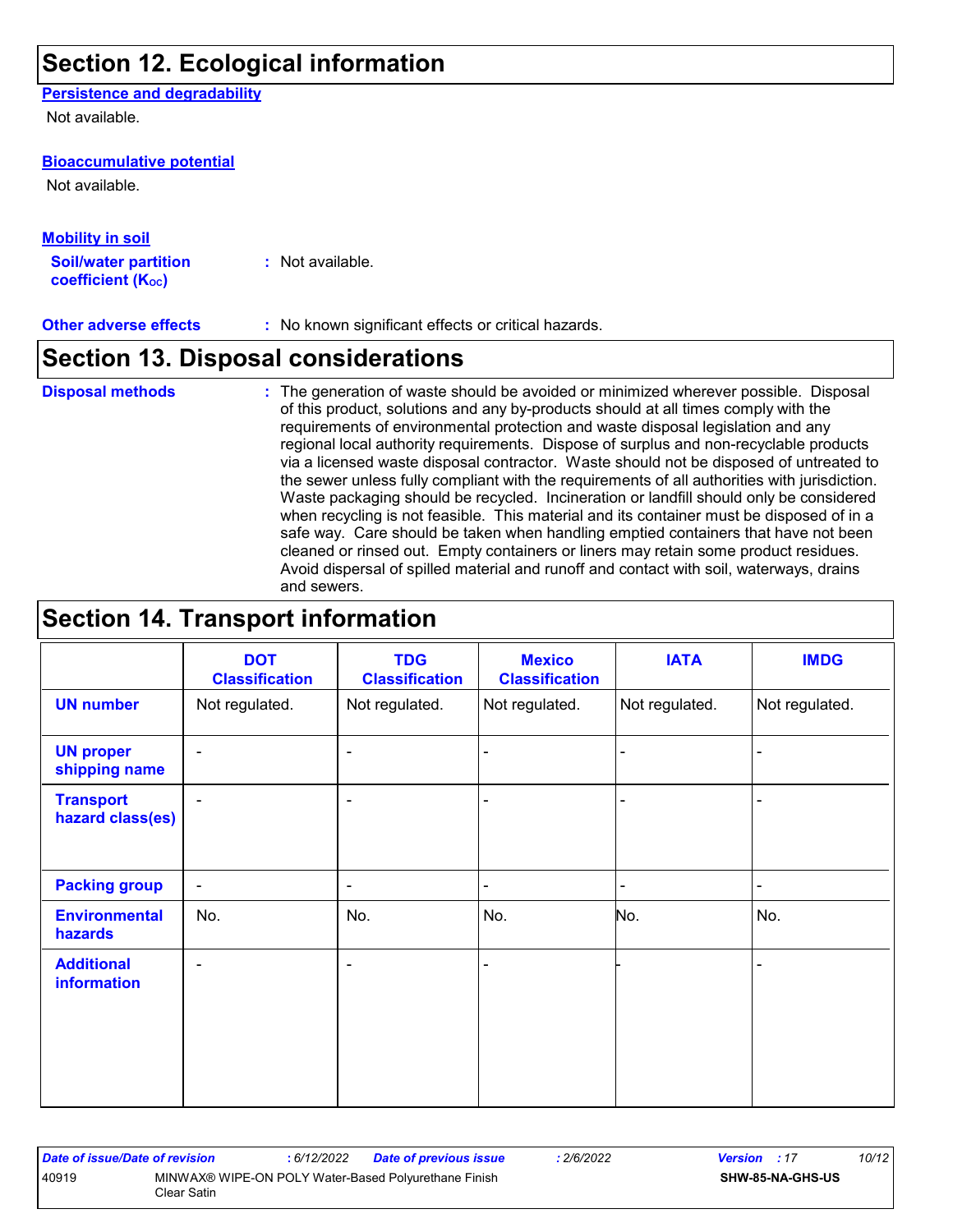## **Section 14. Transport information**

| Special precautions for user :                           | Multi-modal shipping descriptions are provided for informational purposes and do not<br>consider container sizes. The presence of a shipping description for a particular<br>mode of transport (sea, air, etc.), does not indicate that the product is packaged<br>suitably for that mode of transport. All packaging must be reviewed for suitability<br>prior to shipment, and compliance with the applicable regulations is the sole<br>responsibility of the person offering the product for transport. People loading and<br>unloading dangerous goods must be trained on all of the risks deriving from the<br>substances and on all actions in case of emergency situations. |
|----------------------------------------------------------|-------------------------------------------------------------------------------------------------------------------------------------------------------------------------------------------------------------------------------------------------------------------------------------------------------------------------------------------------------------------------------------------------------------------------------------------------------------------------------------------------------------------------------------------------------------------------------------------------------------------------------------------------------------------------------------|
| <b>Transport in bulk according</b><br>to IMO instruments | : Not available.                                                                                                                                                                                                                                                                                                                                                                                                                                                                                                                                                                                                                                                                    |

**Proper shipping name :**

: Not available.

# **Section 15. Regulatory information**

**TSCA 5(a)2 proposed significant new use rules**: 1-Methyl-2-Pyrrolidone; Nonylphenoxypoly(ethoxy)ethanol; Nonylphenoxypoly(ethoxy)ethanol; 5-Chloro-2-methylisothiazolinone; 2-Methyl-4-isothiazolin-3-one

#### **SARA 313**

SARA 313 (40 CFR 372.45) supplier notification can be found on the Environmental Data Sheet.

#### **California Prop. 65**

WARNING: This product contains a chemical known to the State of California to cause birth defects or other reproductive harm.

#### **International regulations**

| <b>International lists</b> | Australia inventory (AllC): Not determined.                  |
|----------------------------|--------------------------------------------------------------|
|                            | China inventory (IECSC): Not determined.                     |
|                            | Japan inventory (CSCL): Not determined.                      |
|                            | Japan inventory (ISHL): Not determined.                      |
|                            | Korea inventory (KECI): Not determined.                      |
|                            | New Zealand Inventory of Chemicals (NZIoC): Not determined.  |
|                            | Philippines inventory (PICCS): Not determined.               |
|                            | Taiwan Chemical Substances Inventory (TCSI): Not determined. |
|                            | Thailand inventory: Not determined.                          |
|                            | Turkey inventory: Not determined.                            |
|                            | Vietnam inventory: Not determined.                           |

## **Section 16. Other information**

**Hazardous Material Information System (U.S.A.)**



**The customer is responsible for determining the PPE code for this material. For more information on HMIS® Personal Protective Equipment (PPE) codes, consult the HMIS® Implementation Manual.**

**Caution: HMIS® ratings are based on a 0-4 rating scale, with 0 representing minimal hazards or risks, and 4 representing significant hazards or risks. Although HMIS® ratings and the associated label are not required on SDSs or products leaving a facility under 29 CFR 1910.1200, the preparer may choose to provide them. HMIS® ratings are to be used with a fully implemented HMIS® program. HMIS® is a registered trademark and service mark of the American Coatings Association, Inc.**

**Procedure used to derive the classification**

| <b>Classification</b>          |                                            |             |                                                      |            | <b>Justification</b> |       |
|--------------------------------|--------------------------------------------|-------------|------------------------------------------------------|------------|----------------------|-------|
|                                | <b>TOXIC TO REPRODUCTION - Category 1B</b> |             |                                                      |            | Calculation method   |       |
| Date of issue/Date of revision |                                            | : 6/12/2022 | Date of previous issue                               | : 2/6/2022 | Version : 17         | 11/12 |
| 40919                          | Clear Satin                                |             | MINWAX® WIPE-ON POLY Water-Based Polyurethane Finish |            | SHW-85-NA-GHS-US     |       |